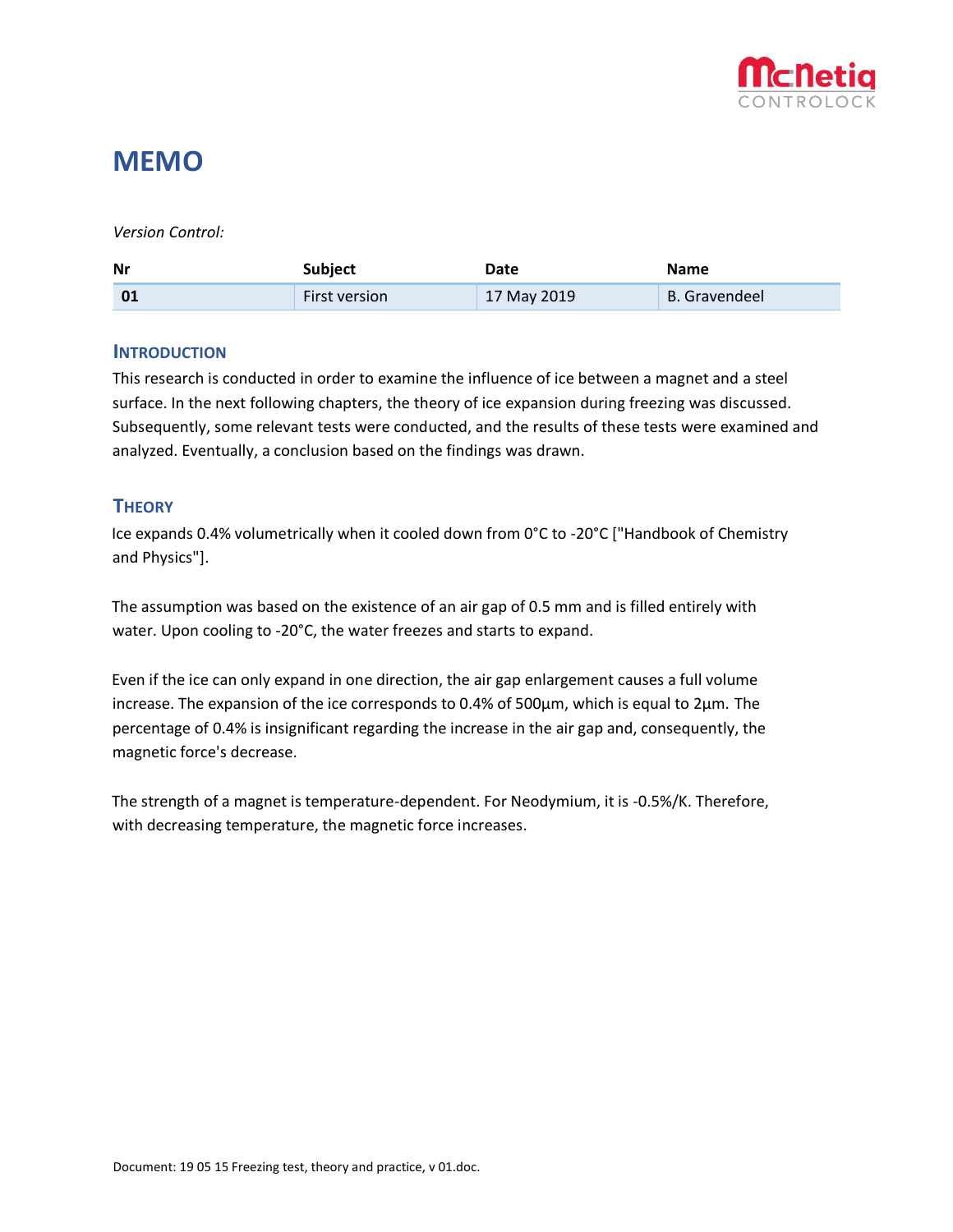

# **MEMO**



*Figure 1: perpendicular force (standard force) vs. temperature, scaffolding anchor on 10mm steel plate*

*With a temperature decrease of 38K (+18°C- > -20°C), a magnetic force increases of 19% is expected.*

#### **PRACTICE**

The measurement process was carried out at SAV in Bladel, in which the magnet was placed at the correct distance from the plate with two 0.5mm strips of copper foil. A border of putty containing water is applied around the magnet to be tested. The complete structure was placed in a freezer and cooled down to - 20°C.

The substrate's plate thickness was 7mm; the air gap was 0.5mm (Cu-oil),

and the temperature in the test room; T-test room = 18°C.

After placing the container, which includes the structure, in the freezer for 24 hours, a breaking force of 480kgf was measured. "*The measured values were with a NEO500 magnet.*"



*Figure 2: magnet in freezer*